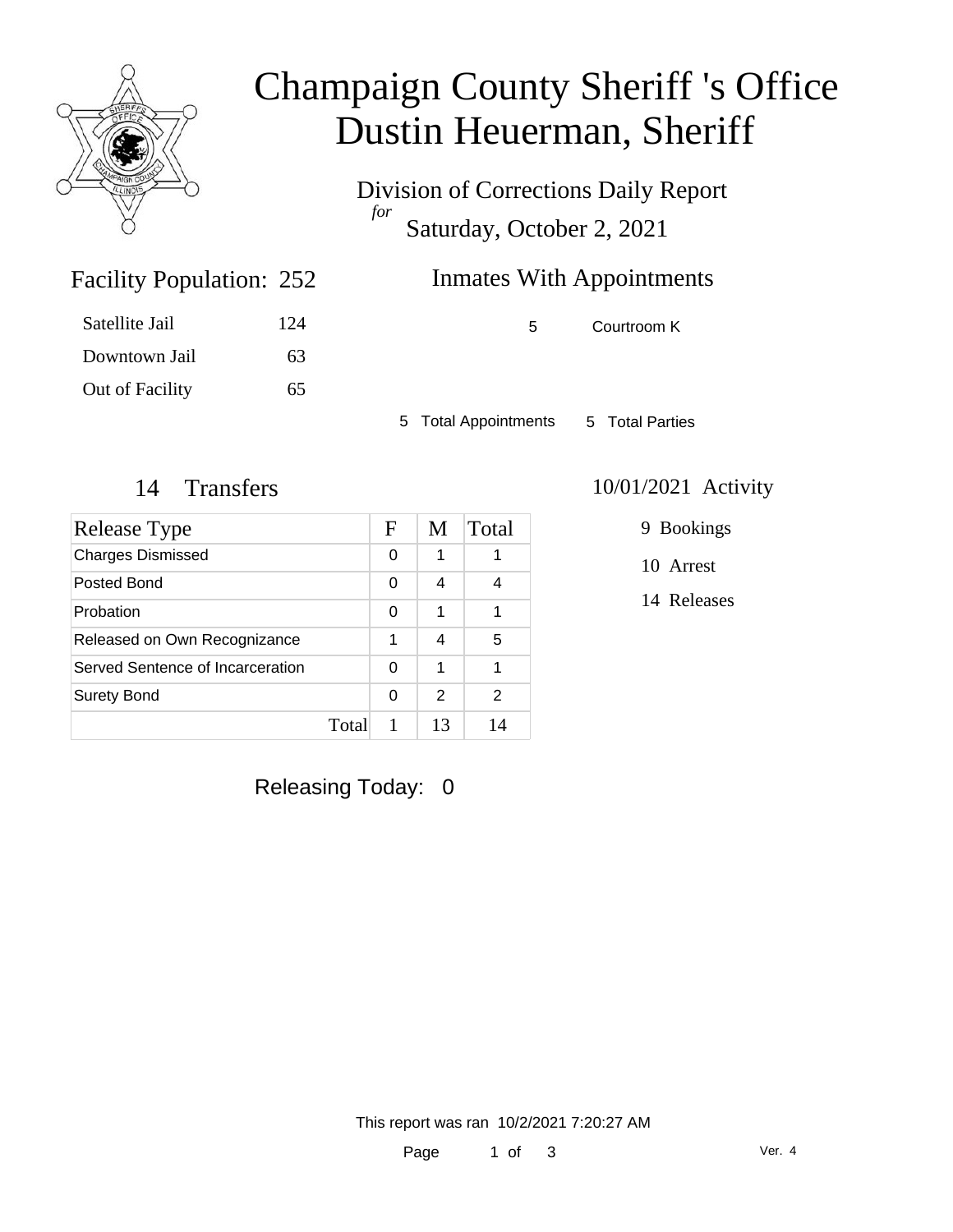

# Champaign County Sheriff 's Office Dustin Heuerman, Sheriff

Division of Corrections Daily Report *for* Saturday, October 2, 2021

#### Custody Status Count

- Electronic Home Dentention 19
	- Felony Arraignment 6
		- Felony Other 3
	- Felony Pre-Sentence 7
		- Felony Pre-Trial 165
	- Felony Pre-Trial DUI 1
	- Felony Sentenced CCSO 5
	- Felony Sentenced IDOC 20
		- Hold Other 1
		- Hold Sentenced IDOC 1
	- Misdemeanor Arraignment 3
		- Misdemeanor Pre-Trial 3
			- Petition to Revoke 4
			- Remanded to DHS 13
			- Traffic Arraignment 1
				- Total 252

This report was ran 10/2/2021 7:20:27 AM